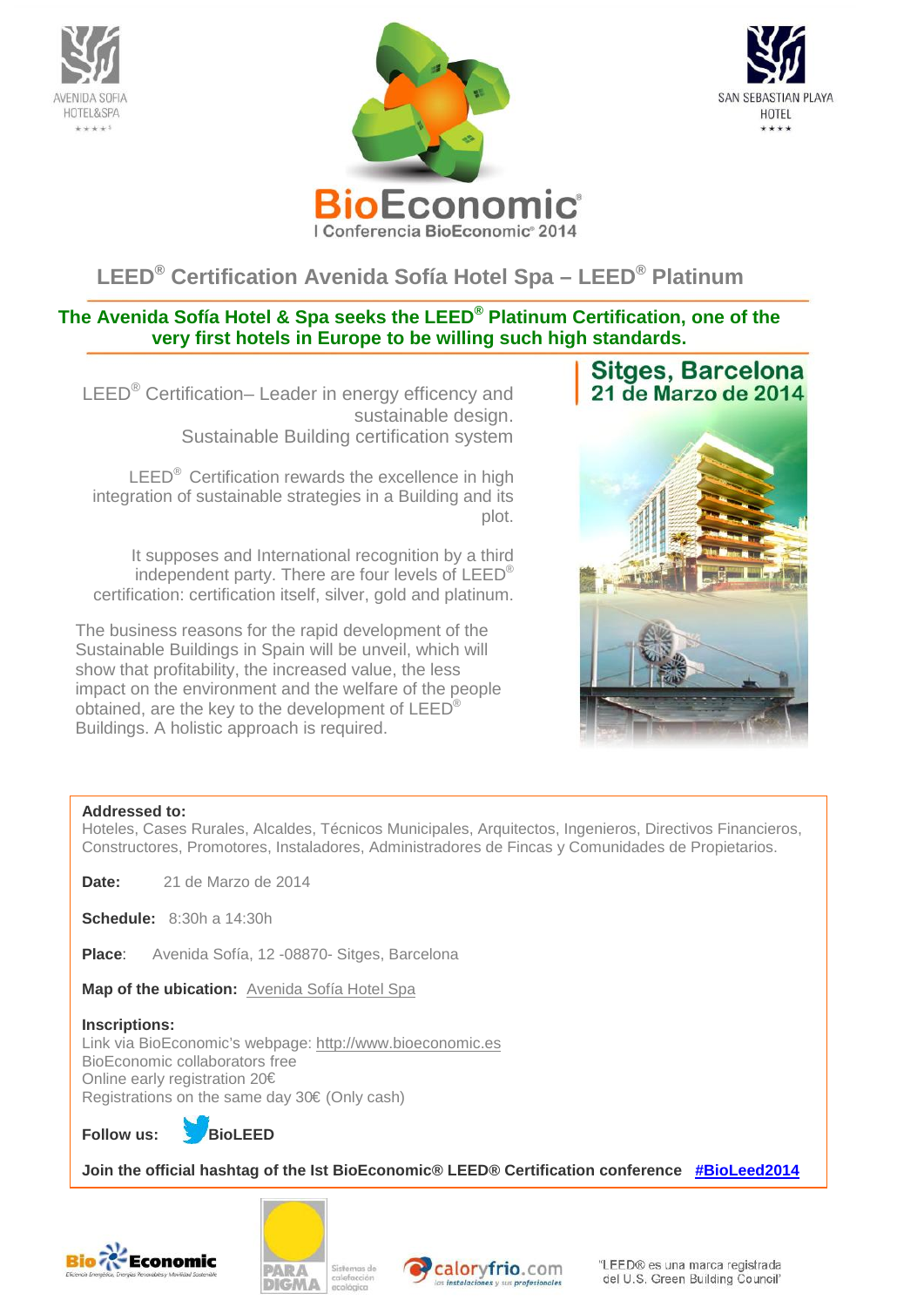

#### **Justification:**

See the benefits of a lower energy consumption, produce less residues, decrees the annual costs of the building improving costumers and employees satisfaction.

The business reasons for the rapid development of the Sustainable Buildings in Spain will be unveil, which will show that profitability, the increased value, the less impact on the environment and the welfare of the people obtained, are the key to the development of LEED® Buildings. A holistic approach is required

#### \_\_\_\_\_\_\_\_\_\_\_\_\_\_\_\_\_\_\_\_\_\_\_\_\_\_\_\_\_\_\_\_\_\_\_\_\_\_\_\_\_\_\_\_\_\_\_\_\_\_\_\_\_\_\_\_\_\_\_\_\_\_\_\_\_\_\_\_\_\_\_\_\_\_\_\_\_\_\_\_\_\_\_\_ **Program**

| 8:45h  | Attendees reception                                                                                                                                                                                                                                                                    |
|--------|----------------------------------------------------------------------------------------------------------------------------------------------------------------------------------------------------------------------------------------------------------------------------------------|
| 9:00h  | Welcome and presentation<br>By Maite Masià, Directora, Institut Català d'Energia (ICAEN), Josep - Ignasi Garrigó Puerto, Regidor de<br>Turismo y Playas del Ajuntament de Sitges y Sebastià Parera, Manager de BioEconomic<br>Moderated by Eugenia Claverol, Técnica en Medio Ambiente |
| 9:20h  | Excellence in sustainable hotels, LEED®<br>Por Aurelio Ramírez Zarzosa, Presidente - Fundador de Spain Green Building Council, SpainGBC®                                                                                                                                               |
| 9:40h  | Innovation in sustainable design and siting<br>By Francisco Sánchez, Propietario y Promotor del Hotel, Ingeniero y profesional acreditado LEED AP BD+C<br>organizador TED x Sitges y fundador de Sitges Beach Lab, Centro de I+D, Centre for Bits and Atoms del MIT,                   |
| 10:00h | Testing and certification of infiltration and airtightness in buildings by UNE EN 13829:2001.<br>By Toni Gassó, Director Gerente Blower Test - Demostración in situ de la aplicación del Blower Door Test                                                                              |
| 10:20h | The contribution of underfloor heating to energy saving.<br>By Roberto Chacón, Director Comercial de FRANKISCHE IBERICA                                                                                                                                                                |
| 10:40h | Energy and atmosphere, ecologic heating, AQUA system<br>Por Rainier Vendrell, Ingeniero de Proyectos y Producto de PARADIGMA Ibérica                                                                                                                                                   |
| 11:00h | Coffe break – Networking                                                                                                                                                                                                                                                               |
| 11:30h | Indoors environmental quality, exploitation of natural light<br>By Lluís Ferrero Andreu, Departamento Proyectos de Ingeniería, ETSEIB, UPC Universitat Politècnica de Catalunya                                                                                                        |
| 11:50h | Biosphere Responsible Tourism Certification, for destinations<br>By Adrià Gelabert, Responsable Turismo Sostenible y Eloi Montcada, Responsable Área de Consultoría de Lavola                                                                                                          |
| 12:10h | Solutions for Thermal energy installations in either new buildings or already existing ones.<br>By Noelia Álvarez - Delegada de BAXI Solutions                                                                                                                                         |
| 12:30h | Constructive systems with Rockwool. The expert solution for energy efficiency.<br>By Albert Grau, Director de operaciones de Envolvalia.<br>Empresa de servicios energéticos afiliada a ROCKWOOL Peninsular                                                                            |
| 12:50h | Energy recovery in Buildings.<br>By Ignacio Batlle, Representante de SIMAKA España                                                                                                                                                                                                     |
| 13:10h | Practical case, JUMEIRAH Port Soller Hotel & Spa, LEED gold<br>By Francisco José Cervantes, Chief Engineer                                                                                                                                                                             |
| 13:30h | The ROI in LEED® Certificaition<br>By Emmanuel Pauwels, LEED AP BD+C y director de Green Living Projects                                                                                                                                                                               |
| 13:50h | Work group: Own consumption and net balance. Solar energy autogeneration: chances and benefits<br>By Pablo Valderrama, Cluster Manager de SOLARTYS                                                                                                                                     |
| 14:00h | Closure<br>By illustrious Sr. Miquel Forns i Fusté, Sitges mayor<br>Guided tyour thorugh the hotel.<br>Coordinadora, María Dolores Parera, Técnica en Energías Renovables                                                                                                              |
| 14:15h | Cocktail and Appetizer with proximity products, along with wine and cava from Can Rafols dels Caus,<br>Appellation of origin Massís del Garraf                                                                                                                                         |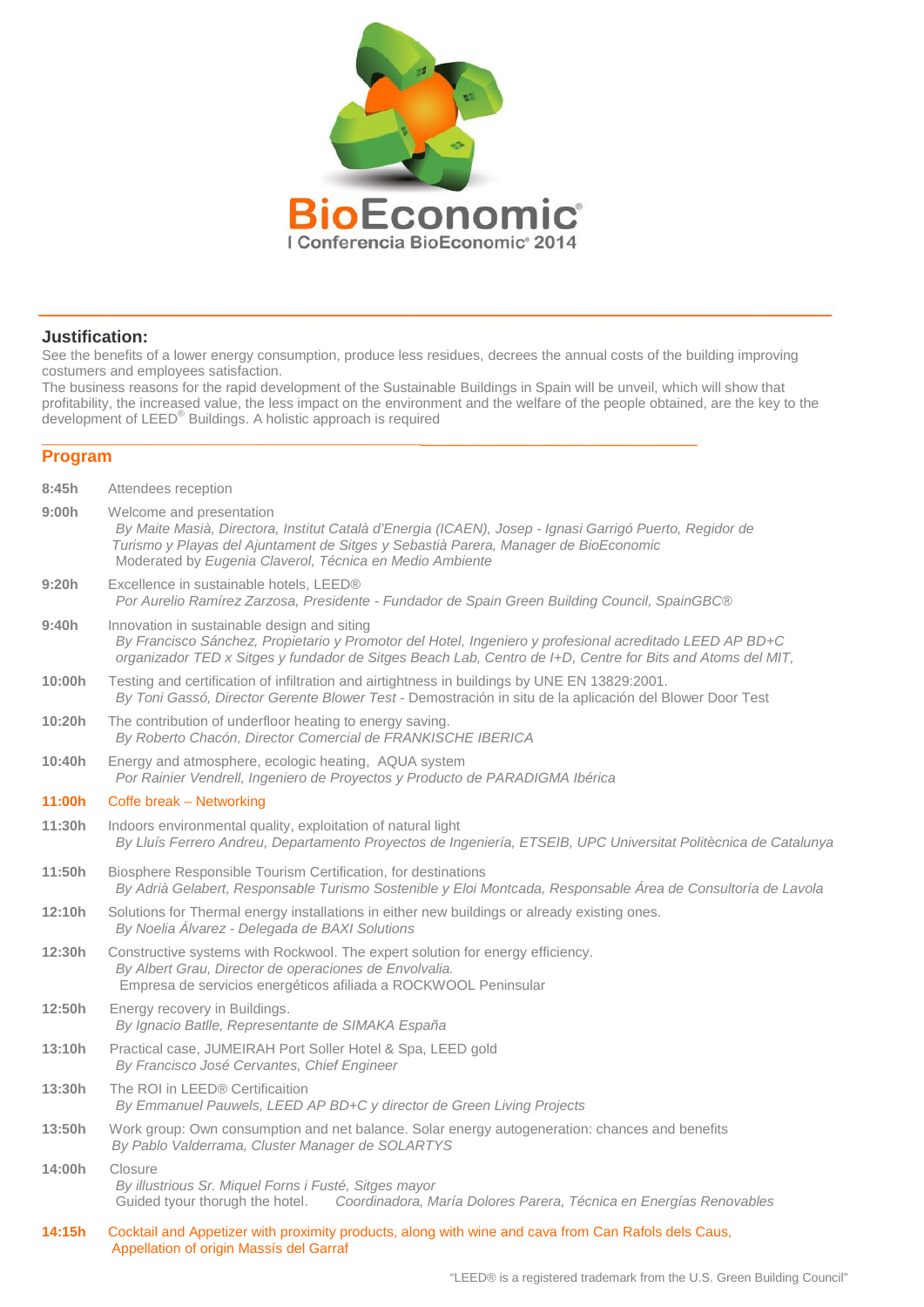



**SpainGBC** is dedicated to improve human and nature conditions, honour and improve the perspective of both through the creation of a build environment mutually beneficial sticking to these essential values.

Avenida de Europa, 14 P. E. La Moraleja (Alcobendas) -28108- Madrid GREEN BUILDING COUNCIL

## **Sustainability**

Respect the limits of natural systems and non-renewable resources in the search for solutions that produce an abundance of natural and social capital.

#### **Equity**

Respect for all communities and cultures, and aim at equal socio-economic opportunities for all. **Integration**

Practice and promote openness, broad participation and full consideration of the importance of all aspects in the processes of decision making.

#### **Progress**

Strive for the immediate and measurable indicators of environmental, social and economic prosperity.

## **Connection**

Recognizing the fundamental link between humanity and nature, and the importance in making decisions based on the site for effective administration.

#### **Why green building?**

DID YOU KNOW THAT BUILT ENVIRONMENT HAS A PROFOUND IMPACT ON NATURE, ECONOMY, HEALTH AND PRODUCTIVITY? Buildings are responsible for nearly:

- 36% of the total energy use
- 65% of the electricity consumption
- 30% of the Greenhouse Gases emissions
- 30% of the raw materials usage
- 30% of the waste going to landfill
- 12% of the potable water used

There are available major scientific and technological advances to be used by designers, builders and homeowners who want to build sustainably and maximize both economic and environmental efficiency as well as providing a better welfare.

#### **Environmental benefits:**

- · Enhance and protect ecosystems and biodiversity
- · Improve the quality o fair and water
- · Reduce solid waste
- · Preserve natural resources

#### **Economical benefits:**

- · Reduction of operating costs
- · Increase on asset value and profits
- · Improve productivity and employee satisfaction
- · Optimize the efficiency of the economic life cycle

## **Wellness and community benefits:**

- · Improves for the environment; acoustic, thermal and atmospheric
- · Enhance the welfare and comfort of the occupants and those around
- · Minimise demand on public infrastructure
- · Contribute to overall quality of life

LEED®, the sustainable buildings classification system "Leadership in energetic efficiency and design" is a standards system internationally accepted for sustainable buildings by the members of the USGBC.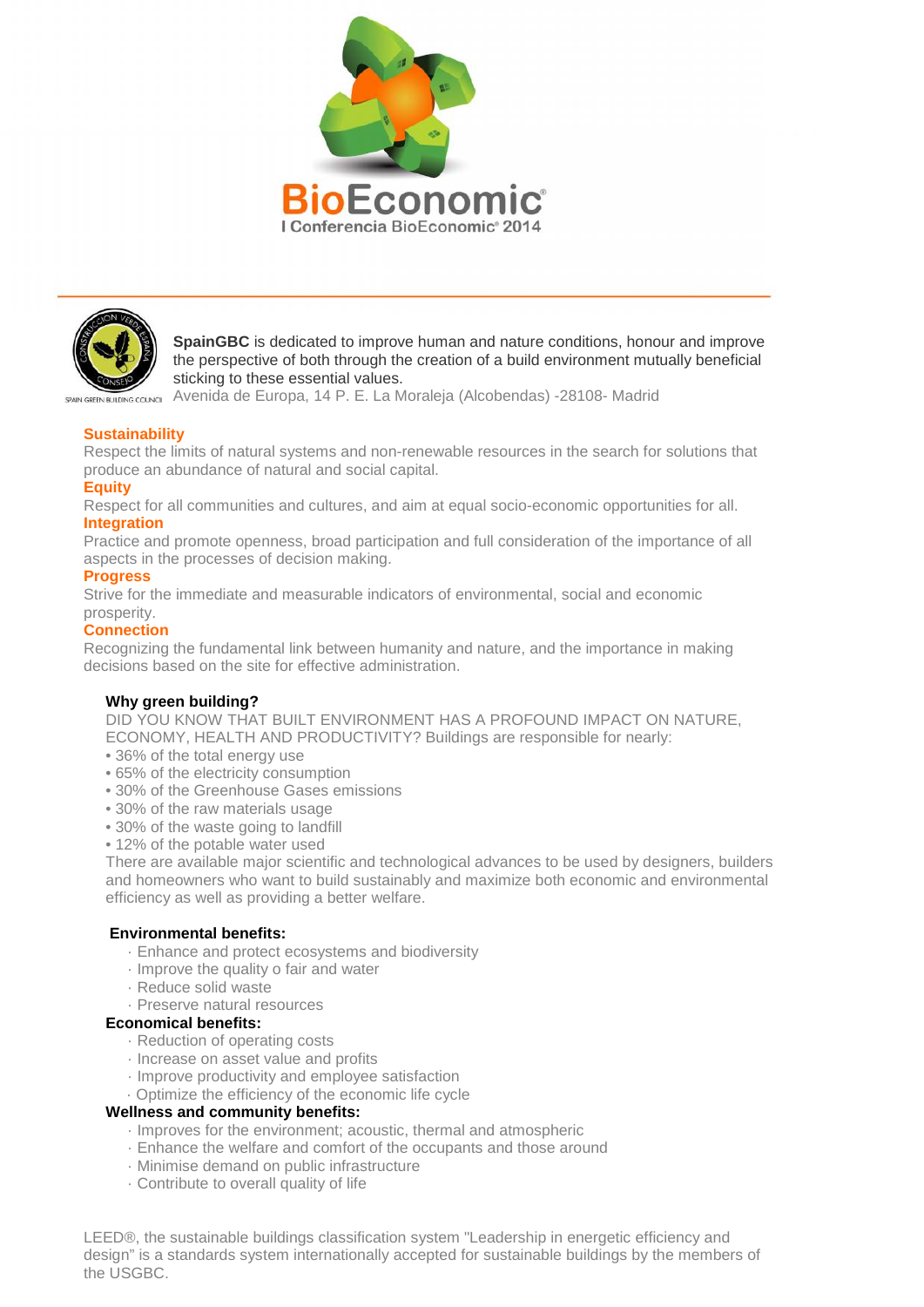